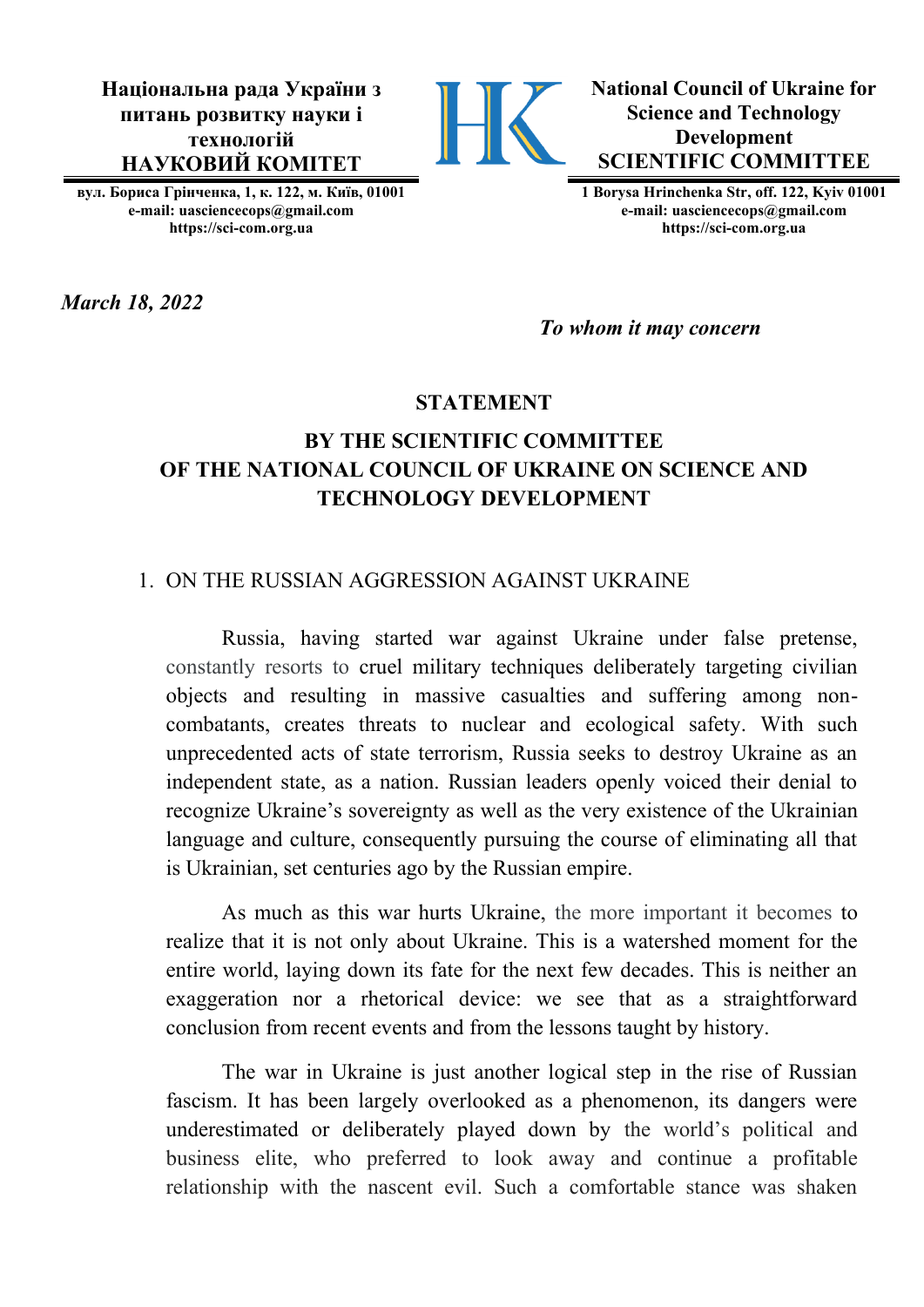neither by the Russian invasion of Georgia in 2008, nor by the annexation of Crimea in 2014. But now it is high time to face the truth and call things by their real names. When a propagandist serving the Russian regime speaks about the "final solution to the Ukrainian question", without shying to use the notorious Nazi wording, this is not a mere slip of the tongue, it is a logical consequence of adopting the fascist ideology. When a nation shifts their attitude towards WWII from "Never again" to "We can do it again", this is another step in the same direction.

Russian fascism, centered around the idea of a great empire and of a "special historic and moral role" of the Russian nation, cannot and will not stop by itself, it can only be forcefully stopped. And it must be stopped now. Any attempts to win time by delaying the necessary action will only increase the final price of defeating this monster. The fate of the civilized world is decided now in the battlefields of Ukraine, and those who view themselves as part of this world should better realize it in full and take serious action.

## 2. ON EFFORTS OF ISOLATING RUSSIA IN SCIENCE & TECHNOLOGY

We doubt that the fascist regime in Russia, bent on the use of military force, can be stopped by sanctions alone. But anyway, to be efficient, sanctions must be sufficiently severe to cripple the military capacity of Russia. In the modern world, with information and technological know-how being the most valuable commodities, military power is largely based on the achievements of science and technology. Consequently, it is essential to isolate Russia from any such achievements.

It should be remarked that two decades of increasingly aggressive brainwashing have had a devastating effect on the entire Russian society, which is clearly reflected in polls showing high popular support of the war, as well as in numerous servile statements of Russian prominents, including many scientists and intellectuals.

Since the beginning of the war, many countries have undertaken steps toward cutting Russian scientific organizations and people affiliated with them from access to scientific collaborations, joint research projects, foreign research funding. We support those efforts, but they have to be brought onto a much larger scale. Not only the research funding opportunities should be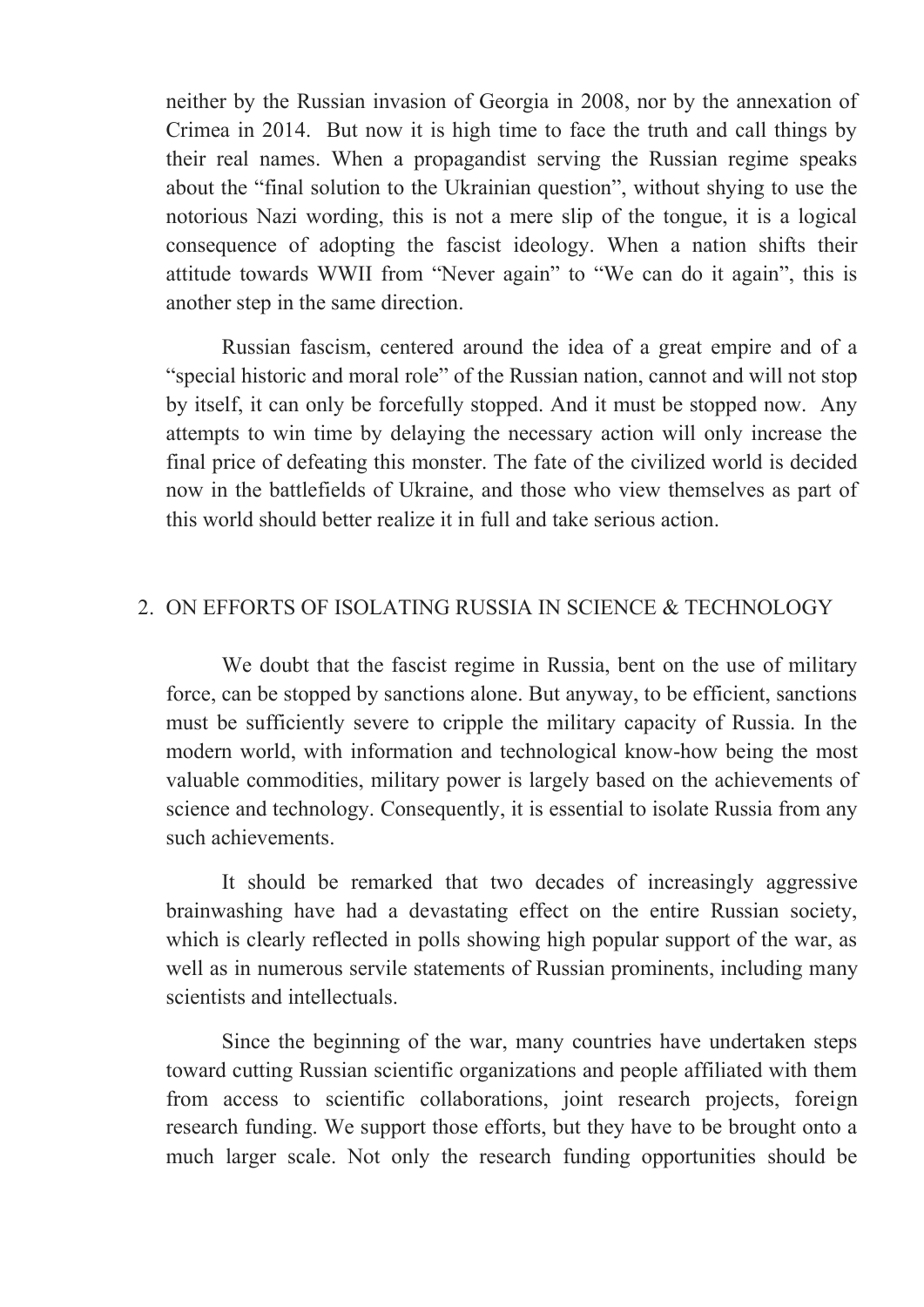withdrawn, but access to any scientific publications, any scientific information must be ceased for the Russian academic community.

We are surprised that some renowned academic publishers, including the Nature group and Elsevier, oppose the idea of cutting such access, appealing to humanitarian reasons and academic freedoms. We hope that such views are caused by a mere short-sightedness and not by more mundane motives, such as a desire to continue making money from selling subscriptions on a lucrative Russian market.

It is embarrassing when some prominent Western scientists are pushing the message that "this is not a war of Russia against Ukraine, but a war of Putin against Ukraine", and therefore one must not "punish the Russian people" by sanctions. With such a logic, WWII was just "a war of Hitler", so perhaps scientists from Germany, USA, and Soviet Union should have worked together on fascinating problems like nuclear fission in the name of science and academic freedom?

We find it vital to reiterate: if sanctions and embargoes are to have any significant effect, they have to be extraordinarily severe, embracing all spheres without exception, including science, technology, and culture. Anything less is a waste of precious time.

### 3. ON EFFORTS TO SUPPORT UKRAINIAN SCIENCE

Since the beginning of the war, many initiatives from Western universities and scientific funding bodies have emerged, aimed at providing various forms of support for Ukrainian researchers and academics. We certainly welcome such initiatives, as they give a good chance to survive to those Ukrainian researchers and students who were able to find shelter abroad. At the same time, we are concerned that the Ukrainian scientific community may suffer a very serious brain drain, which would make the task of post-war recovery even more difficult.

We call on all the parties involved to develop programs aimed at supporting those Ukrainian scientists and educators who stay in Ukraine and continue their work. As part of the same effort, we call on developing a deeper integration between Western and Ukrainian research institutions, universities, and scientific funding organizations. Several renowned Ukrainian research and